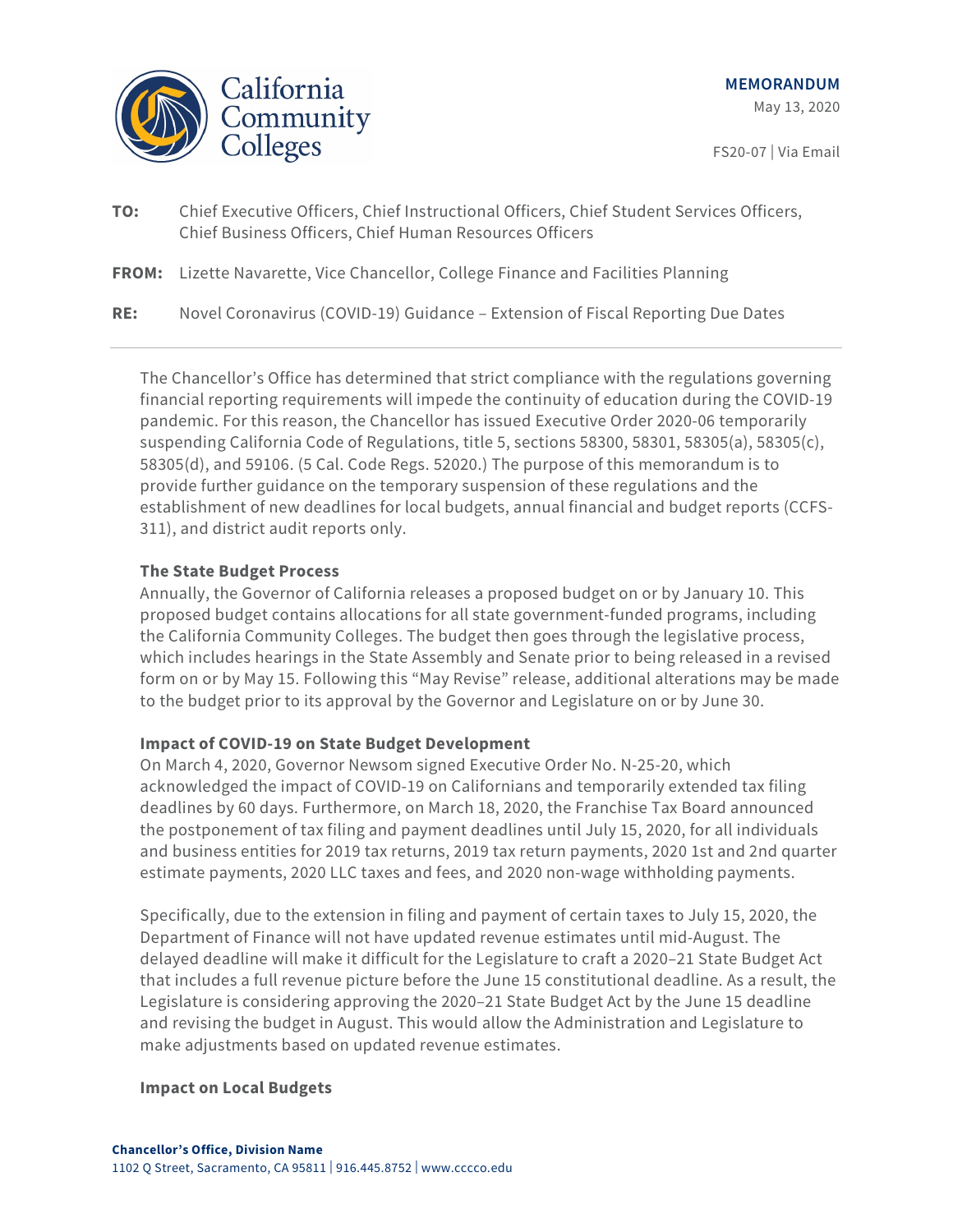Each year, the state utilizes a complex formula that includes several revenue sources to calculate a "minimum guarantee" for school and community college funding as prescribed in Proposition 98 and related statutes. A key component of the minimum guarantee calculation is state revenues from taxation. The state rarely provides funding above the estimated minimum guarantee for a budget year from the general fund. As a result, the minimum guarantee determines the total amount of state funding for schools and community colleges. Due to the extension of certain tax filing and payment dates, estimates of the Proposition 98 minimum guarantee for 2020-21 will not be fully known until August.

California Community Colleges rely on accurate revenue projections to prepare district budgets. Annually, district budgets must be approved by local boards of trustees and submitted to the Chancellor's Office by October 10.

Because the state budget, when passed, will likely have numerous revisions, districts will lack critical information to deliberate on local budgets, complete the Annual Financial and Budget Report (311Q), and submit audit reports. Given the uncertainty in state budget approval timelines and state revenues, California Community Colleges will experience added challenges in local budget development should current deadlines remain in place. Accordingly, the Chancellor has granted temporary extensions on financial reporting deadlines (see chart below).

| <b>College District</b><br><b>Financial Reporting Requirement</b>                                                         | <b>Regulatory</b><br><b>Due Date</b> | <b>New Due</b><br><b>Date</b> | <b>CCR Title 5</b><br><b>Section</b> |
|---------------------------------------------------------------------------------------------------------------------------|--------------------------------------|-------------------------------|--------------------------------------|
| Submit tentative budget to county officer.                                                                                | July 1                               | August 1                      | 58305(a)                             |
| Make available for public inspection a<br>statement of prior year receipts and<br>expenditures and current year expenses. | September 15                         | October 31                    | 58300                                |
| Hold a public hearing on the proposed<br>budget.<br>Adopt a final budget.                                                 | September 15                         | October 31                    | 58301<br>58305(c)                    |
| Complete its adopted annual financial and<br>budget report and make public.                                               | September 30                         | November 15                   | 58305(d)                             |